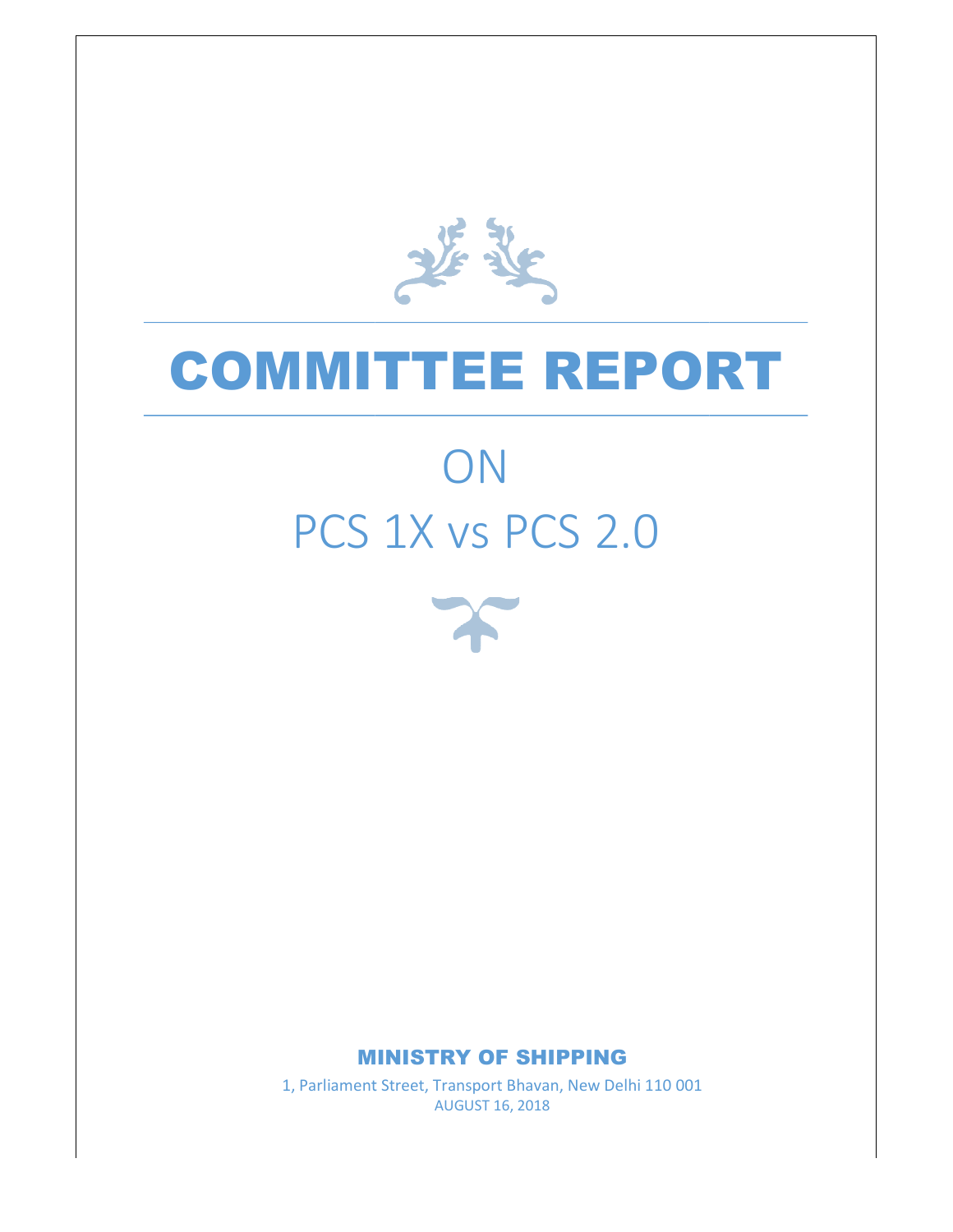### **CONTENTS**

| <b>1.1 Committee formation</b><br>1.2 Terms of Reference (TOR) |
|----------------------------------------------------------------|
|                                                                |
| 2.1 Proceedings                                                |
| 2.2 Assessment                                                 |
| 2.2.1 Stakeholders Coverage                                    |
| 2.2.2 PCS 1x vs PCS 2.0 Gap                                    |
| 9                                                              |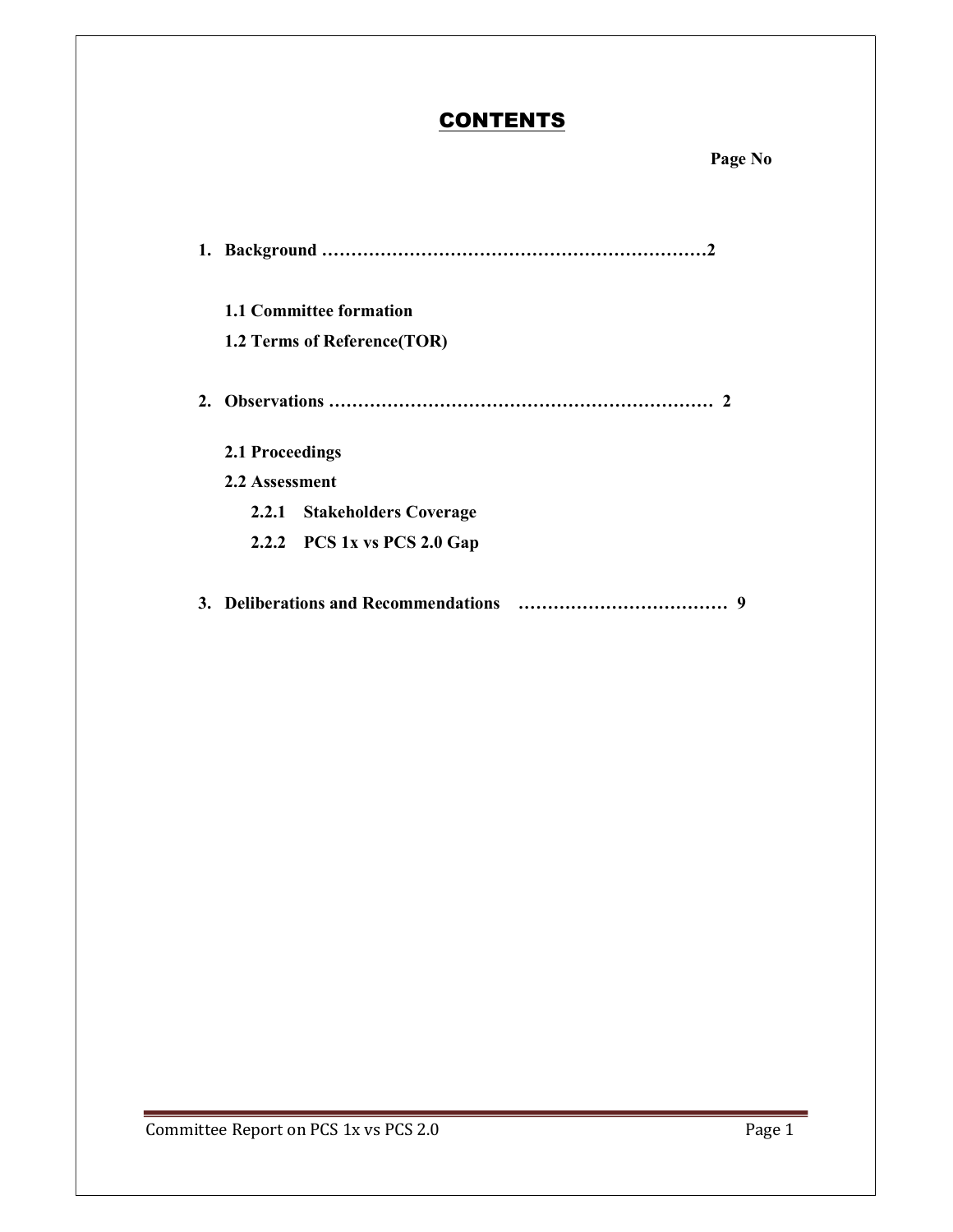#### 1. Background

#### 1.1Committee formation:

During the meeting held on 26.05.2018 at 11:00 AM at PMO, South Block, New Delhi on "Reform 'Doing Trade' to make 'Doing Business' Easier" under the chairmanship of Principal Secretary to Prime Minister, it was directed to constitute a Committee on issues of PCS 1x vs PCS2.0 to examine the functionality of both versions, gaps (if any) among them, whether extra functionalities can be loaded on PCS 1x to upgrade it or it has to be scraped and PCS 2.0 is to be adopted.

Accordingly, a Committee was constituted vide Ministry of Shipping's order No. PD-14033/2/2018-PD.V dated 19.06.2018 comprising the following members

| - Chairman         |
|--------------------|
| - Member           |
| - Member           |
|                    |
| - Member           |
| - Member           |
| - Member Secretary |
| - Member           |
| - Member           |
| - Member           |
| - Member           |
| - Member           |
|                    |

#### 1.2 Terms of Reference for the Committee:

The Terms of Reference (TOR) of the Committee are as below:

- I. To examine the extent and scope of PCS 1x so as to ascertain whether all the relevant stakeholders have been boarded on PCS 1x
- II. To examine the functionalities of PCS 1x and proposed PCS 2.0, gaps, if any, between the two versions
- III. To examine whether PCS 1x can be loaded with extra functionalities or needs to be replaced with PCS 2.0 completely
- IV. To prepare a roadmap with specific timeline for the development of PCS 1x and PCS 2.0

#### 2. Observations:

#### 2.1 Proceedings:

#### First Meeting:

The first meeting of the Committee was held on 25.06.2018 at Sagarmanthan Room, Ministry of Shipping, New Delhi. In the meeting, JS (P) briefed members of the Committee about the background on the formation of Committee and elaborated the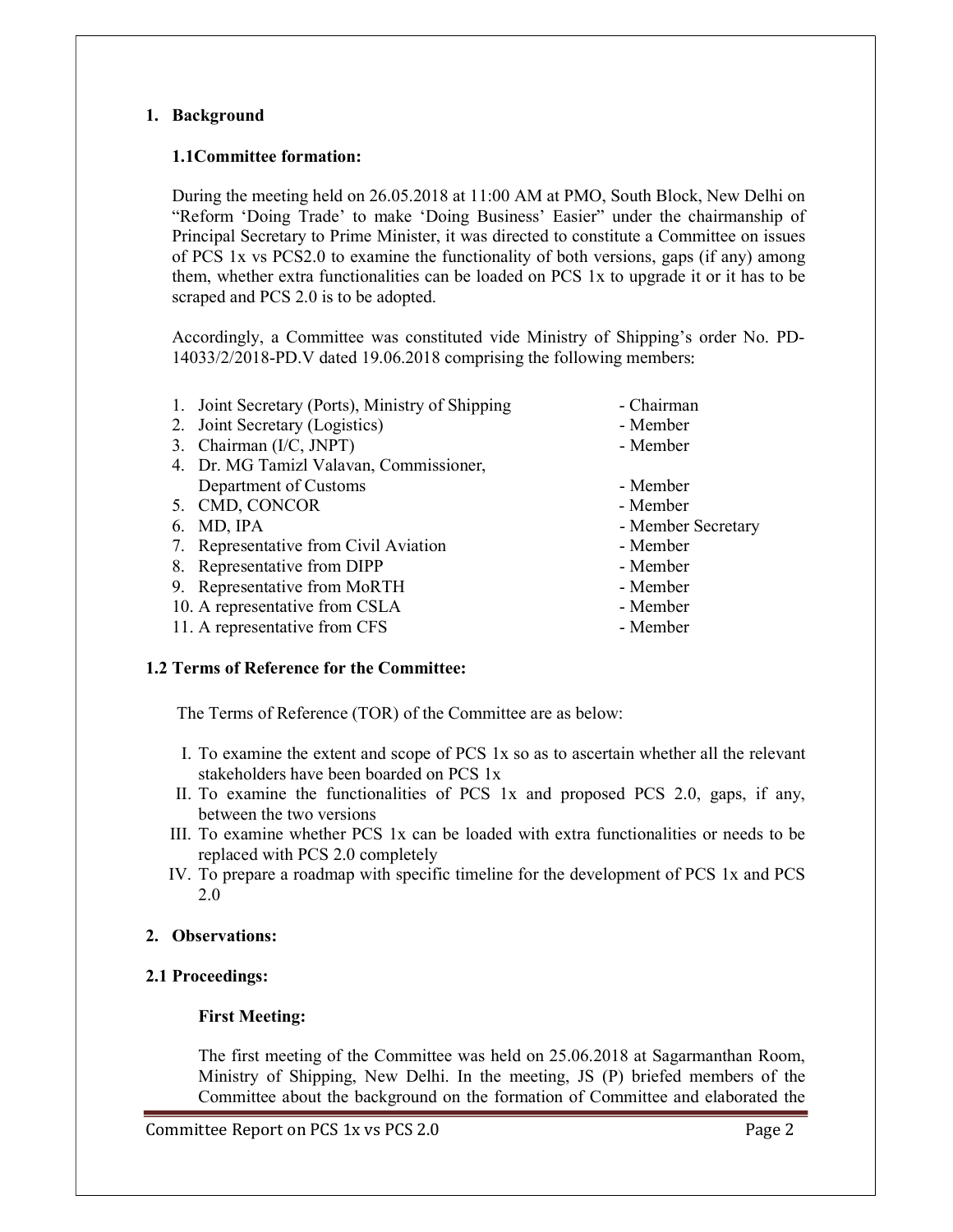terms of reference (TOR) of the Committee issued by the Ministry. Thereafter, M/s Portall, agency selected for development of PCS1x and M/s E&Y agency for Business Process Re-engineering (BPR) of PCS 2.0 were requested to give a presentation before the Committee in the light of TOR of the Committee. M/s Portall and M/s E&Y made a detailed presentation including scope, system architecture and deliverables under PCS 1x and PCS 2.0 projects respectively.

#### Second Meeting:

The second meeting of the committee was held on 09.08.2018 at Sagarmanthan Room, Ministry of Shipping, New Delhi. The committee reviewed the PCS 1x project status presented by M/s Portall. Thereafter, the draft committee report which was circulated on3/08/2018 to the committee members was deliberated in detail.

#### 2.2 Assessment

In light of terms of Reference, Committee has made following observations:

#### 2.2.1 Stakeholders Coverage:

1. The Committee noted from the presentation made by M/s Portall that PCS 1x covers 19 maritime stakeholders who are currently on board on PCS 1.0. The Committee inquired if additional stakeholders such as Inland Waterways, stakeholders involved in coastal movement and Empty Yards etc could be integrated as and when required/ necessary. On further deliberation on stakeholder coverage under the ambit of PCS 1x, developer of PCS 1x confirmed that PCS 1x offers the capability to integrate and unite any new stakeholder from maritime trade (Major Ports, Non-major Ports, Other marine ancillary services, etc). So PCS 1x will be able to take care of all the additional stakeholder.

Committee decided that in addition to the 19 stakeholders, following stakeholders also shall be on-boarded under the ambit of PCS 1x

- I. Inland Waterways
- II. Stakeholders involved in the coastal movement
- III. Empty Yard
- IV. Freight forwarder
- V. Ships chandler
- VI. NVOCC
- VII. DGLL
- VIII. Bunker Suppliers
- 2. The committee was informed by Chairman (CSLA) about the formation of FILA (Federation of Indian Logistics Association) which will have all the Trade Community Stakeholders as its members. The Committee recommended to onboard FILA for PCS 1x during process validation and data security testing so that all the maritime stakeholders are covered.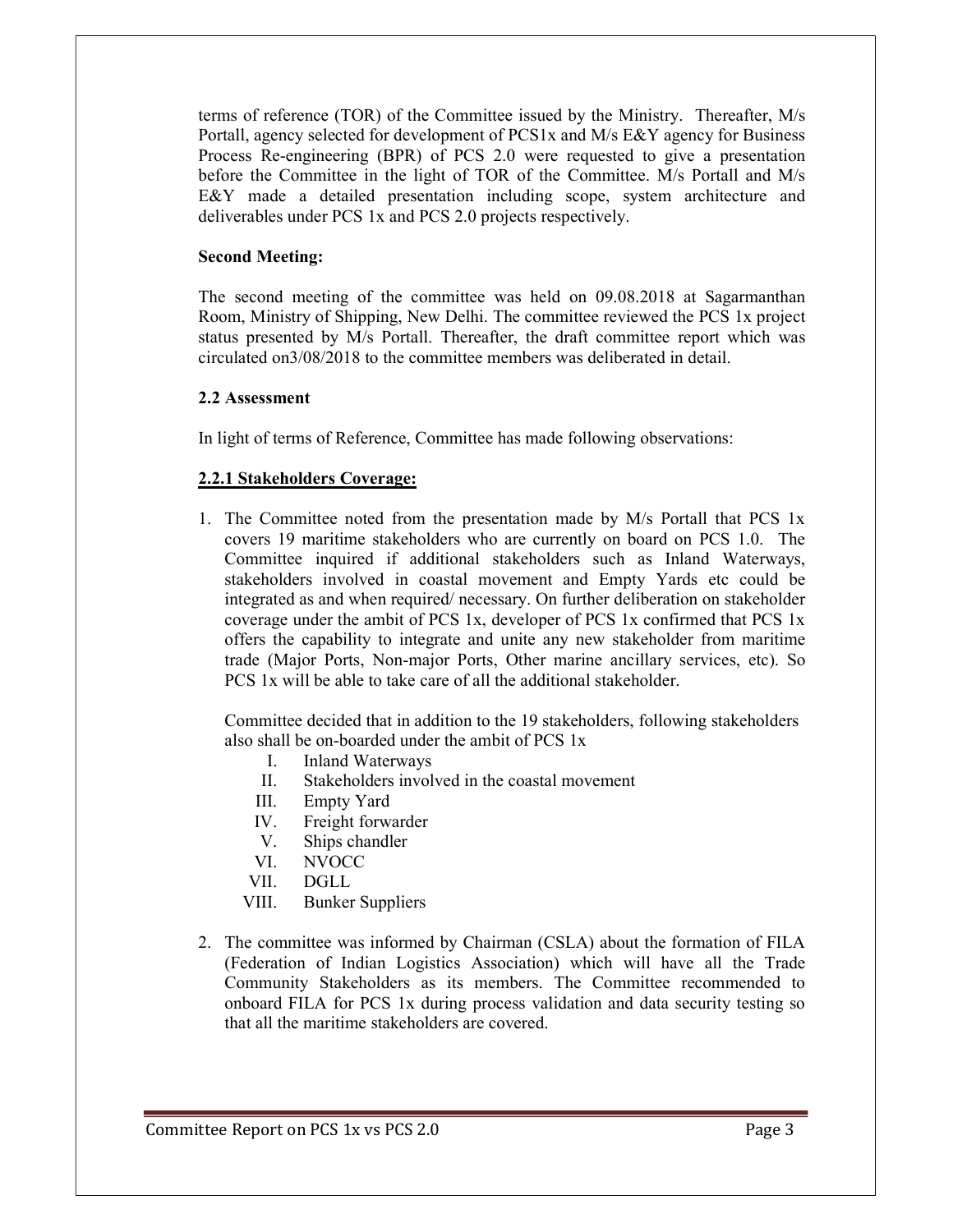- 3. JS (Logistics) mentioned that in any National Single Window (NSW) all participating Government Agencies (PGAs) should be part of the proposed Customs SWIFT (Single Window Interface for Facilitation of Trade) system and if all the PGAs can be integrated with SWIFT (Single window interface for Trade) then PCS will have to integrate only with SWIFT to deal with all government (PGA) clearances. The Committee advised IPA to coordinate with developer of PCS 1x for the necessary discussion with Single Window Commissioner and Customs.
- 4. The representative from Ministry of Civil Aviation (MoCA), mentioned that MoCA is also in the process of designing and implementing National Air Cargo Community System (NACCS) in such way that it can be integrated with any external system and suggested that upgraded or new version of PCS should have the capability to interlink with NACCS. On this, developer of PCS 1x stated that the propose Enterprise Service Bus (ESB) for the PCS 1x would have the feature to integrate with any national or international system, so PCS 1x will be able to integrate with National Air Cargo Community System.

#### 2.2.2 PCS 1x vs PCS 2.0

The Committee compared and deliberated the PCS 1x scope and functionalities with the proposed PCS 2.0 functionalities. The Committee also reviewed the points highlighted by the Logistics Division (Department of Commerce). The detailed recommendation for each point is listed as below:

(On enablement and Facilitation from Government)

1. Legal framework under which PCS usage is mandated:

Committee noted that PCS 1x provides the ability to interface, interact and transact with any defined stakeholder in a B2B mode as well as B2G mode. Mandating usage via a legal framework will ensure highly improved scores in Ease of Doing Business, Trade Across Borders and Logistics Performance Index. This needs to be coordinated among Ministry of Shipping, Finance, Commerce and Industry, Road Transport and Highways, Rail, Law and Information Technology.

Hence Committee recommended that a legal framework needs to be explored under various laws governing maritime trade stakeholders so that they can be mandated to carryout transactions through PCS

#### 2. Real-time integration (messages and transactions) of all relevant Govt. agencies, such as Customs (ICEGATE), PGAs, SWIFT, e-SANCHIT, MoEF&CC, DG Shipping etc. Some of these may be facilitated using improved UI/ UX within existing framework

Customs is the crux of all EXIM trade transactions. Presently, Customs works in an asynchronous mode and performs operations on a batch mode. This often results in delays in providing clearances back to trade entities. Furthermore, modifications in filings too are inconsistent. The errors can be reduced in filing by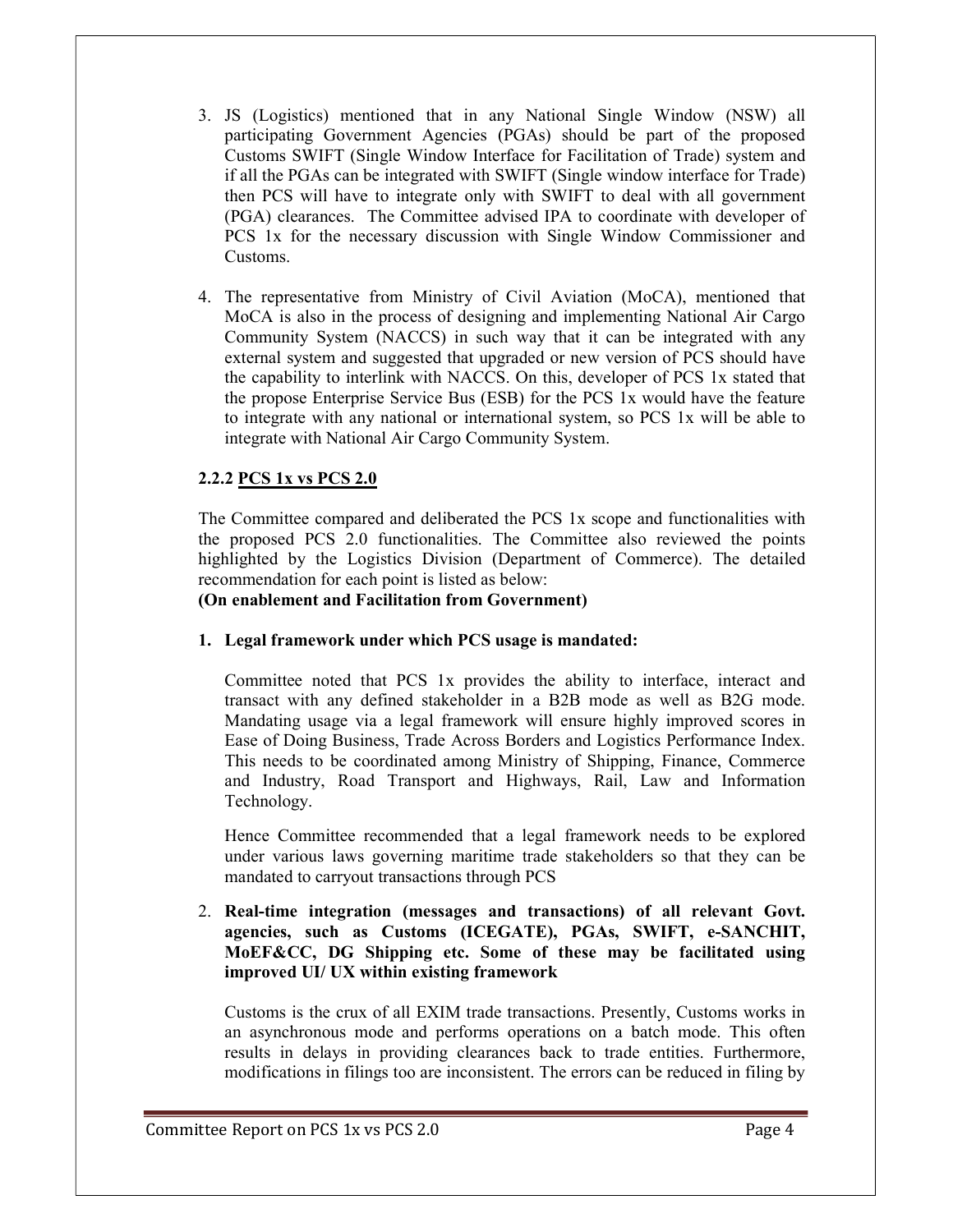offering intuitive UIs and providing direct consumption of messages/ data; to/ from the PCS.

Committee noted that PCS 1x has the inherent ability for synchronous messaging using API integration. The said functionality with the stakeholder will be available upon after developing, upgrading or modifying their software applications. During the meeting with Member (Customs) on  $19^{th}$  July 2018, it was informed that the Customs has already initiated the process of upgrading ICEGATE for real-time data exchange via API based architecture. Further, it was decided to have a pilot project at Vizag Port to test the API based transaction between PCS and ICEGATE.

3. Real time Integration with Govt. agencies, Such as AADHAR, Udyog AADHAR (MSME Registration), e-VAHAN, e- SARATHI, DGFT (Importer Exporter Certificate registration details), GSTN etc. for Customer/ Stakeholder registration and authentication

Committee recommended to work with Single Window team to integrate all PGAs with SWIFT and integrate only SWIFT with PCS 1x. With the implementation of SWIFT and its integration with the PCS 1x, a true single window will be achieved.

PCS 1x will be equipped with functionality to unite various Government Agencies on a single platform, either directly as a stakeholder OR through the proposed SWIFT system.

#### 4. All stakeholders including ports should be mandated to exchange data/ transactions on the PCS platform on a real time basis.

Committee noted that the PCS 1x platform is scalable and flexible and offers multiple models of integrations including standalone dashboards.

Committee recommended that a legal framework needs to be explored to mandate all the trade maritime transactions through PCS 1x. The PCS 1x platform has the right framework to use real-time API integration. Committee further recommended to make/adopt necessary technological changes at all ports& other stakeholders to enable real time information exchange with PCS.

#### 5. PCS should be the point of commencement of transaction and closure of the transaction

Committee noted that PCS 1x has inherent ability to assume ownership of the filings (assurance of carriage/ delivery and security) that are procedurally required for the commencement/ closure of transaction (IGM, EGM et).PCS 1x also provides an architecture that ensures high availability and flexibility to provide ease of integration with Customs in a manner is acceptable to them subject to a conducive legal atmosphere.

Committee recommended to onboard all maritime stakeholders such as major, non-major ports, CFS & ICDs etc., on PCS 1x, so that end-to-end trade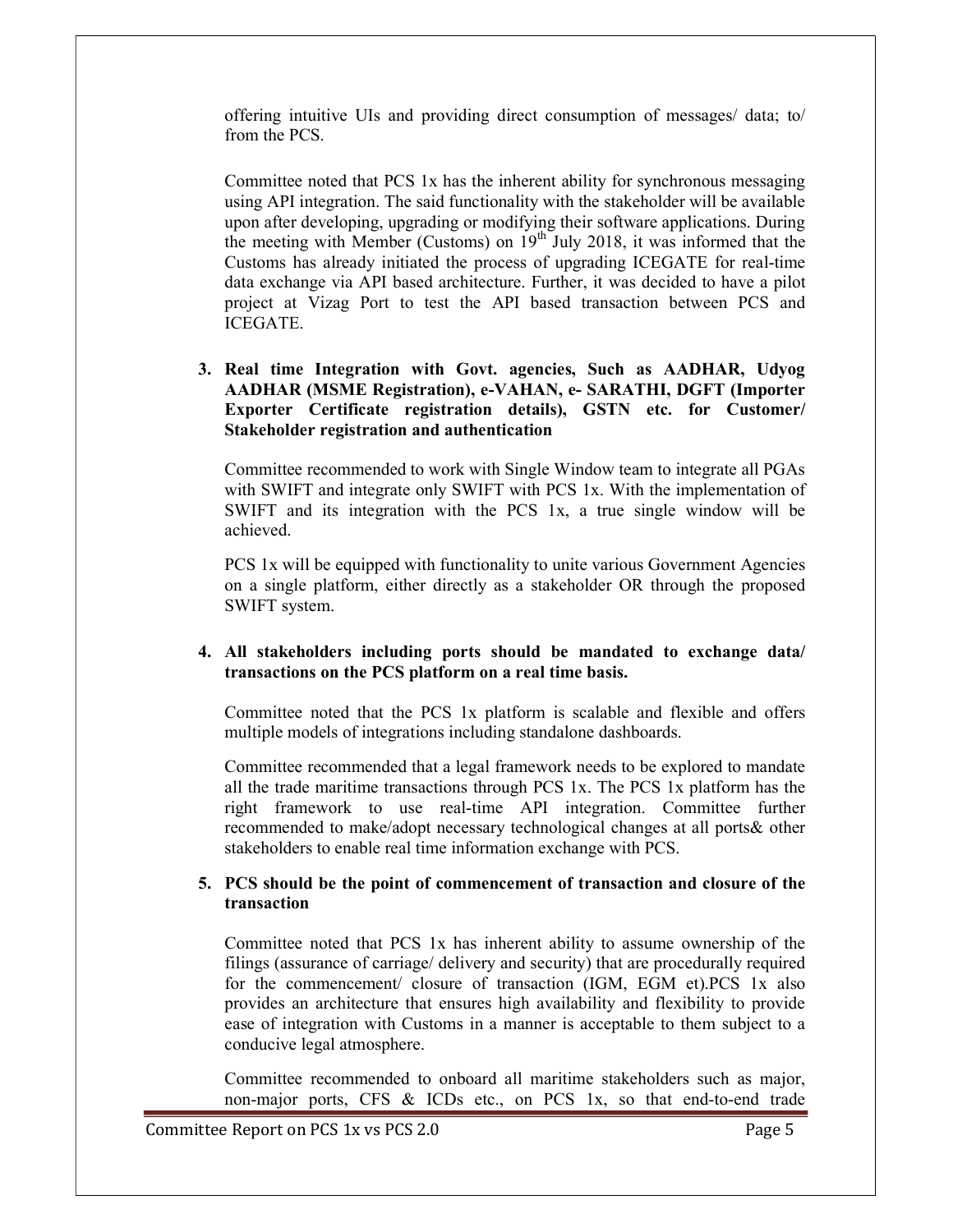transaction can happen on PCS 1x itself since PCS 1x is core messaging platform. The open architecture of PCS 1x provides the capacity and flexibility to offer various functionality and services to trade through the latch on.

During the meeting with member Customs on  $19<sup>th</sup>$  July 2018, it was deliberated and proposed that instead of ICEGATE transacting with multiple stakeholders, PCS 1x becomes a nodal platform to deal with all the maritime stakeholders for the exchange of messages with ICEGATE.

#### 6. Different activities enforced by Government such as E-VGM, E-SEAL, E-WAYBILL, EPAYMENT, E-INVOICING services should be provided/ attached as latch on with PCS

The committeeobserved that PCS 1x offers the ability to latch on various modules such as e-seal, e-VGM, simplified payments, Customs clearance, warehousing etc. Any solution that PCS 1x does not provide but is being provided by the different system can be brought into play in it by latching. PCS 1x provides flexibility on a different scale. However, if in the process of latching, significant customization of PCS 1x is required which will affect the function of PCS 1x itself or if the developer is not in a position to provide seamless latch on, then based on the advice of IPA, the solution will be developed as part of PCS 1x.

#### 7. International linkages (pre-manifest data) with Lines, Maritime Registers etc

The committee observed that PCS 1x has the capability to link with international portals to bring pre-manifest data. Hence, Committee recommended that PCS 1x should utilize data from international registers (Lloyds etc.) and international data providers to reduce errors and improve capturing of data. IPA shall facilitate such relevant services / data through other depts. / agencies of Govt.

#### 8. PCS should extend to all maritime trade bodies (major ports, non-major ports, other marine ancillary service etc.)

Committee noted that PCS 1x offers the capability to integrate and unite all defined stakeholders; should there be a need to add or remove any at a later stage, the same can be effected easily. Committee noted that PCS 1x is not only for the major ports but for all the ports in the country and recommended Ministry of Shipping may issue an order to make PCS 1x mandatory for all Indian Sea ports including Public & Private ports.

#### 9. Standardization and harmonization of data exchange throughout the process

The committee observed that along with the mandate that ensures adoption, another method to improve adoption is to standardize data points and processes across trade stakeholders. This should ensure the participation of various trade bodies which ensures buy-in. PCS 1x has already defined the processes and has standardized data points that should reduce the effort on those counts. Coupled with an intuitive UI/ UX, the task of pushing a mandate is vastly simplified.

#### (On System Functionality)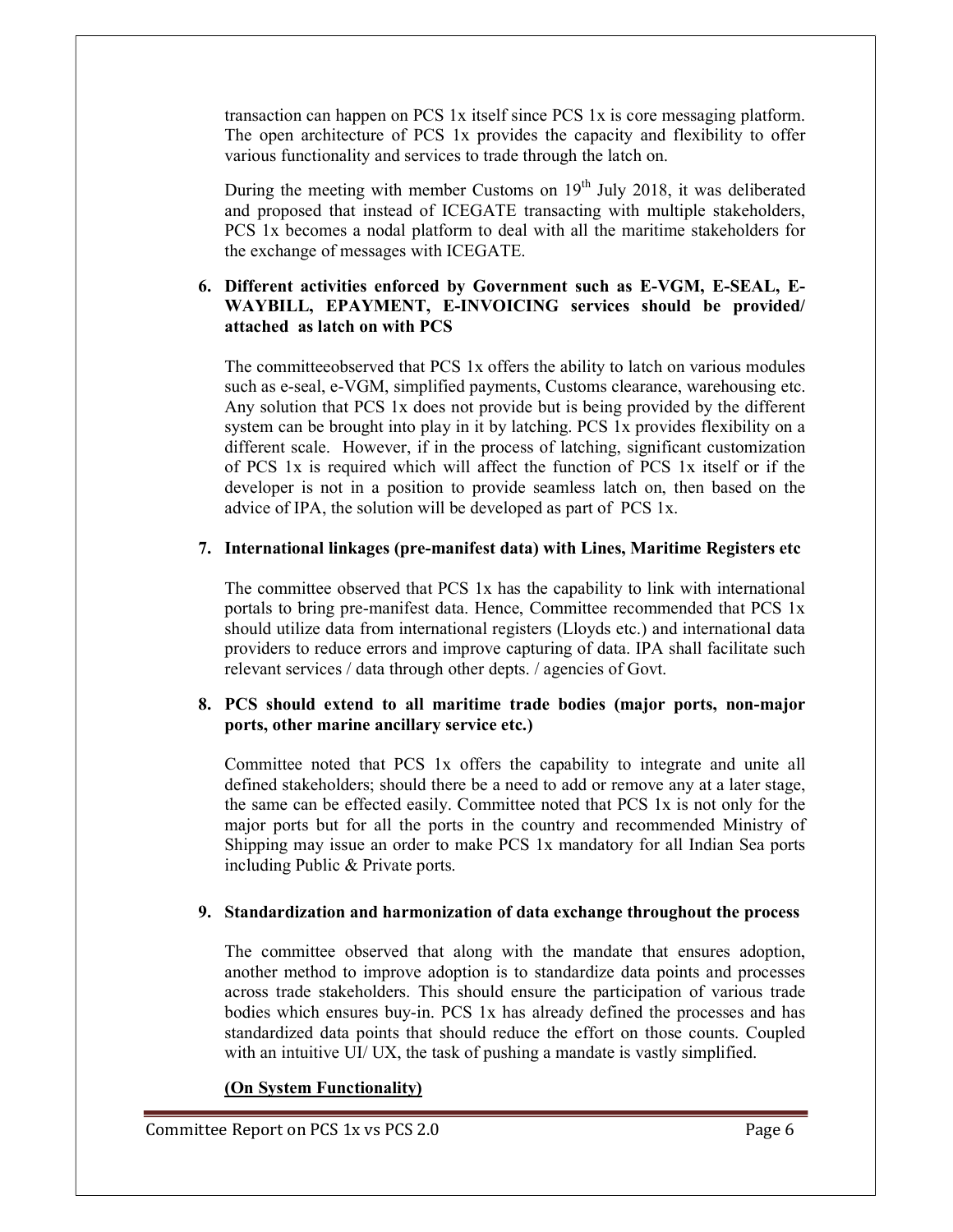#### 10. All stakeholders should have profile led access to the system; to have single sign-on

Committee noted that a single sign-on ensures that stakeholder has access to their own data and transactions and allows a structured transaction framework with other stakeholders. This also enables the stakeholder the flexibility to incorporate business specific solutions that they may wish to incorporate into their functioning.

Committed also noted that PCS 1x, as designed, offers a profile led access for stakeholders. This ensures that all participants on the PCS are "accredited". The profile also allows for a single sign-on to the PCS system for accessing various functionalities, the reach is controlled by the role and rules defined for every user. In this regard, the logistics department may issue a circular to all the portals to enable single sign on based on PAN identification to avoid multiplicity of the sign on accounts. Further committee also recommended that the KYC done with ICEGATE may be considered for authentication as an accredited user for PCS platform as well on mutually agreed methodology.

#### 11. Real time integration with private Port/ Terminal (with their respective POS/TOS) for sharing the live data to the customer such as berthing schedules, pendency, Cut off time, Yard inventory, gate In and Out status, E-Form 13/6, Pre-Advice, EIR etc.

The committee observed that a real-time integration of stakeholders via EDI etc ensures data points that enable stakeholders to better perform their roles and interact with other stakeholders.PCS 1x incorporates the latest messaging capabilities (EDI, XML etc) in line with global best practices. This ensures that various stakeholders find it easy to integrate with the PCS platform. This also provides the ability to transact with stakeholders in real-time.

#### 12. Data repository/ Centralized Document Management for all the stakeholders to upload and download the documents for their respective activities. Common documents should be shared via single platforms to respective stakeholders such as IAL/EAL, IGM/EGM, BAPLIE, etc.

Committee observed that a major part of trade efficiency depends on their ability to create and access documents on demand. A mechanism to do so via a document repository with a role and rules based access on the IPA provides trade the ability to create and produce documents on demand.PCS 1x has incorporated into its design a robust document management system that offers stakeholders the ability to store documents and retrieve on demand. Access to this repository is again rules and roles based.

IPA has to arrange for security audit before the systemgo live to address the security concerns of stakeholders.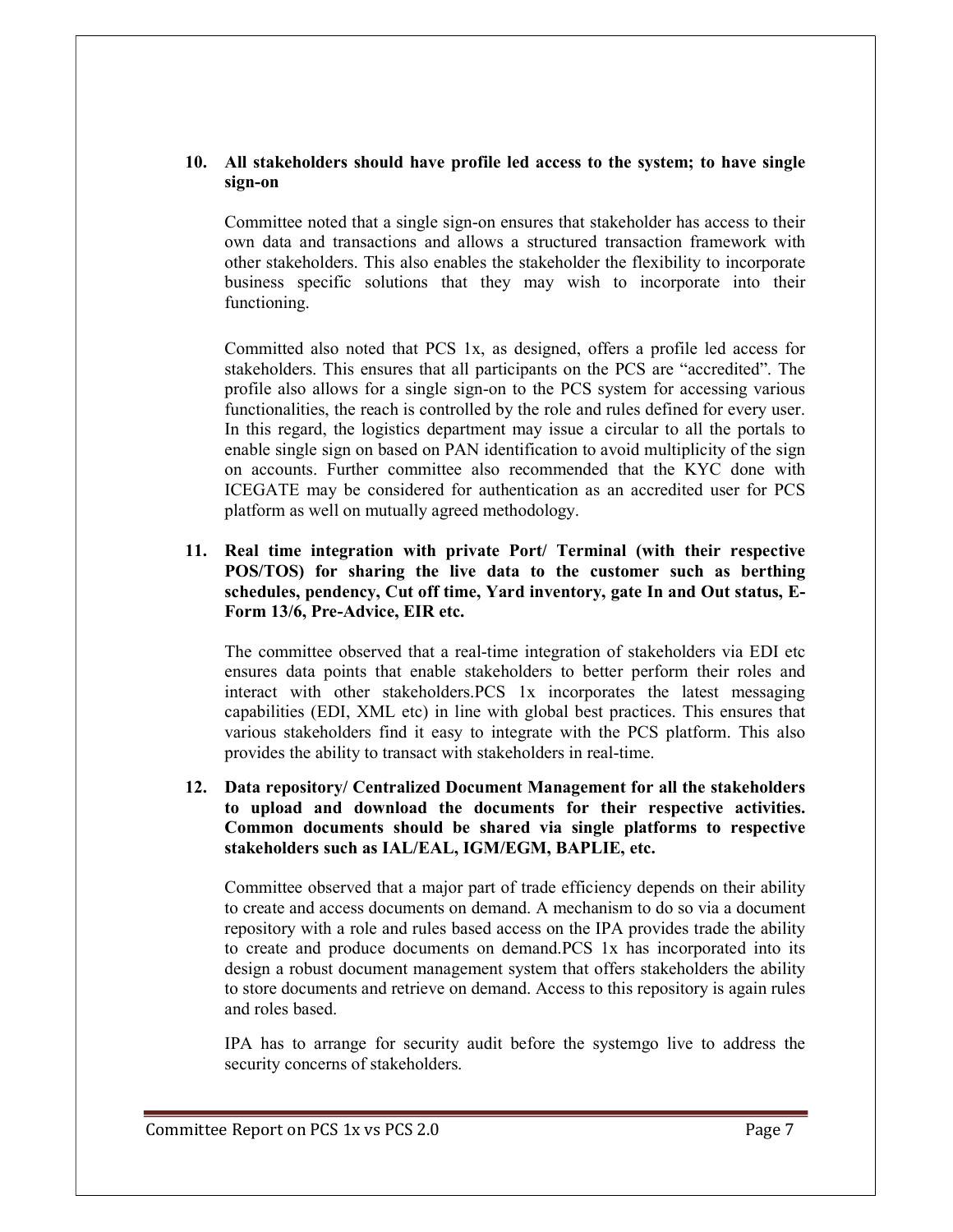#### 13. The corresponding information required by each agency and stake holder to be from single source (data lake) and to be maintained at PCS level

Transaction and trade efficiency depends on the accuracy of the data. A data lake ensures that a single source of truth exists over the life of a transaction thereby reducing errors. Committee noticed that PCS 1x incorporates a data lake that allows for storing every unique data point once. This reduces manual intervention and reduces errors as all data, required during the course of a transaction, is from a "single source of truth".

#### 14. On the Modules that may be considered to be included in PCS 1xeither as development or as latch on, the Committee observed the following;

#### a) Transportation – a vehicle booking system that aims at reducing dwell time and congestion at ports; on account of better planning capabilities; planning of entry-exit, resources etc.

PCS 1x provides the ability to latch on world-class solutions that work in tandem with PCS transactions; with a single sign-on. A world class transportation solution allows for better vehicle planning thereby reducing dwell times and reduces congestion at ports. This also allows for better resource management at terminals/ ports.

A separate transportation module– a vehicle booking system will be developed as part of PCS 1x by the developer.

#### b) Booking (cargo and containers) – a world class cargo booking engine that has trust and participation from trade.

PCS 1x is already working with world class cargo booking systems such as INTTRA for incorporation in the PCS workflow. The PCS 1x architecture allows for easy integration of such globally trusted solutions. This will be available at PCS 1x as latch on.

#### c) Marketplace for goods and services (marine services) –

The ability to bring various service providers on a single platform (providers to the marine industry), the ability to match buyers to sellers and providing them a platform to transact.

The functionality of market place can be put into place in association with the National Trade Portal which is being developed by Logistics division, MOC&I, GOI.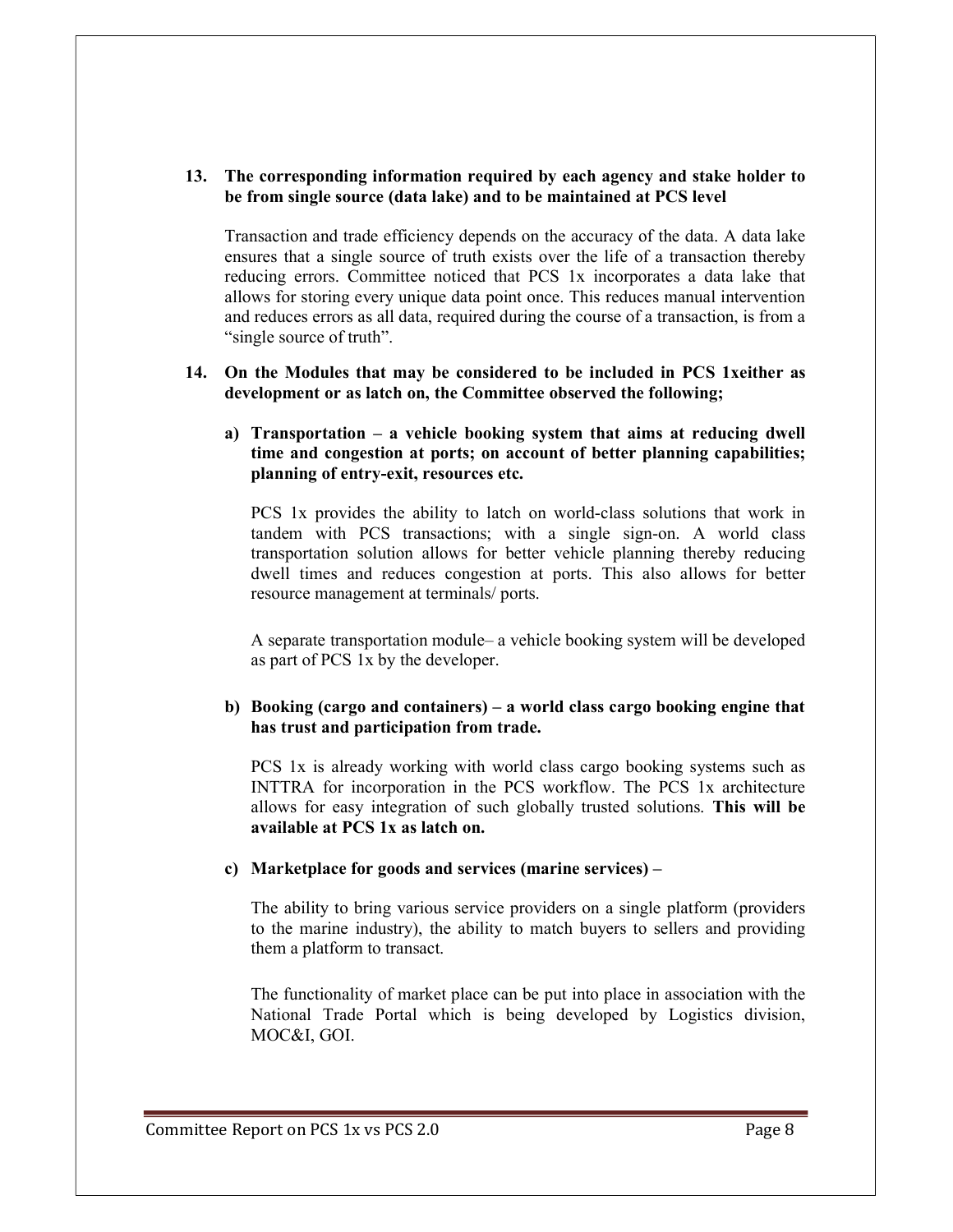d) Multimodal shipments - Railways (Container Train Operations; General Cargo Booking); Coastal/ Inland waterways – PCS needs the ability to integrate and offer the ability to bring in various modes of transport required during the course of the shipment.

Given the "open" architecture of PCS 1x, various systems such as FOIS, LDB etc can be integrated and incorporated in the transactional workflow. This also facilitates in expanding the reach of the PCS platform within the trade community. This will be available at PCS 1x as latch on.

#### e) Dues collections (single point of collection of dues)

Presently, every stakeholder is paid based on their banking relationships for that, every port has a banking relationship and trade has to pay through the port designated bank all charges related to the port. Furthermore, the current processes do not provide the ability to match the trade transaction with payment transaction; often resulting in discrepancies and inefficiencies. This will be part of PCS 1x as a payment aggregator gateway.

PCS 1x has a unique aggregator payment solution which allows for a single point of collection and multiple points for settlement through the payment gateway. This saves time, money and effort of stakeholders, otherwise, they will have to run between financial institutions of various agencies. PCS 1x also offers the capability to match trade transactions with relevant payment transactions, thereby reducing discrepancies and allowing for quick settlement of transactions.

#### f) Tracking

PCS 1x provides transparency across the life cycle of the transaction and the ability to know the location of shipment at any given point in time. A bundled notification engine provides information to the right person, for the right transaction at the right time. This will be part of PCS 1x

#### g) Dashboard and analytics (KPI Management tool)

PCS 1x provides the ability for every stakeholder to better plan and decide; a decision support tool with a predefined set of reports. This starts at stakeholder level and can fold up to a national level via aggregation of data. This will be part of PCS 1x.

#### 3. Deliberations &Recommendations:

On the basis of assessment of differences between PCS 1.0 and PCS 1x the Committee deliberated the issue in detail.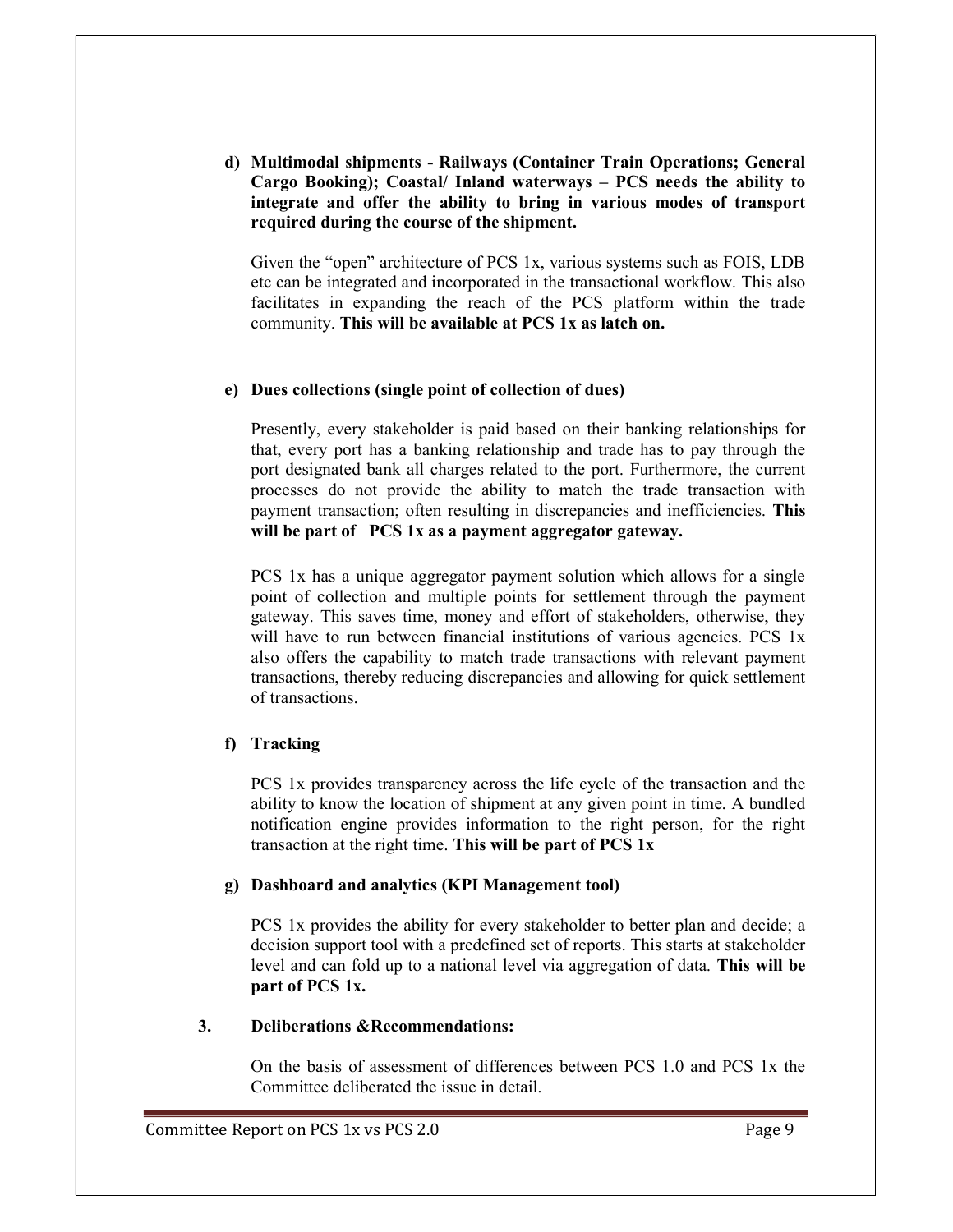- 1. During the course of the presentation of PCS 1x by M/s Portall, Committee enquired whether PCS 1x will be able to accommodate and integrate the additional stakeholders, additional features, and additional modules, if any, to be identified in future. The representatives of developer of PCS 1x have confirmed that their system is capable of integrating additional features and additional modules with additional stakeholders at any point of time by way of providing a latch on facilities and without any additional cost they will be able to integrate the additional modules.
- 2. CSLA and CFSAI (members of FILA-Federation of Indian Logistics Association) and other stakeholders strongly opined that PCS 1x will take care of business requirements of all the maritime stakeholders. Further, they have stressed that bringing another version of PCS within short intervals will disrupt the whole technological adoption of maritime business supply chain and will have impact in adoption costs, staff/ training costs, changes in business processes and change management etc.

Since PCS 1x has all the technological innovations presently available and it may be loaded with any additional new functionalities & features identified at a later stage, Committee was of the opinion that PCS 2.0 may be put on hold and taken up after 3 years, if required.

- 3. Committee noted that the proposed architecture of PCS 1x has the flexibility to take care concerns of trade in terms of any new functionality as latch on or through development within the system or new stakeholder in future. Committee further noted that IPA appointed the consultant to carry out Business Process Reengineering (BPR) exercise for PCS 2.0 to find out what could be the features of ultimate and ideal PCS. Considering the stakeholders above view, Committee isof the view that the focus has to be given to PCS 1x project and TOR of PCS 2.0 project may require a review.
- 4. As Customs representative was not present during the first meeting, IPA facilitated the meeting of the developers of PCS 1x with Customs, ICEGATE / ICES, and Single window team to discuss SWIFT and PCS integration on  $3^{rd}$  July 2018 and 19<sup>th</sup> July 2018.Custom nominated Shri Bijoy Mohapatra (ADG,ICEGATE)as a member of PCS 1x Project Management and Monitoring Committee to ensure smooth integration.
- 5. The Committee noted that the PCS 1x project will Go-Live by Dec-2018 with value add-ons as per the PCS 1x project timelines as noted below:

| <b>Milestone Activity</b>                    | <b>Target Date</b> | <b>Status</b> |
|----------------------------------------------|--------------------|---------------|
| Bid Award                                    | 07-05-2018         | Completed     |
| Agreement signing                            | 15-05-2018         | Completed     |
| Completion of system study with              | 30-05-2018         | Completed     |
| recommendations for process optimization and |                    |               |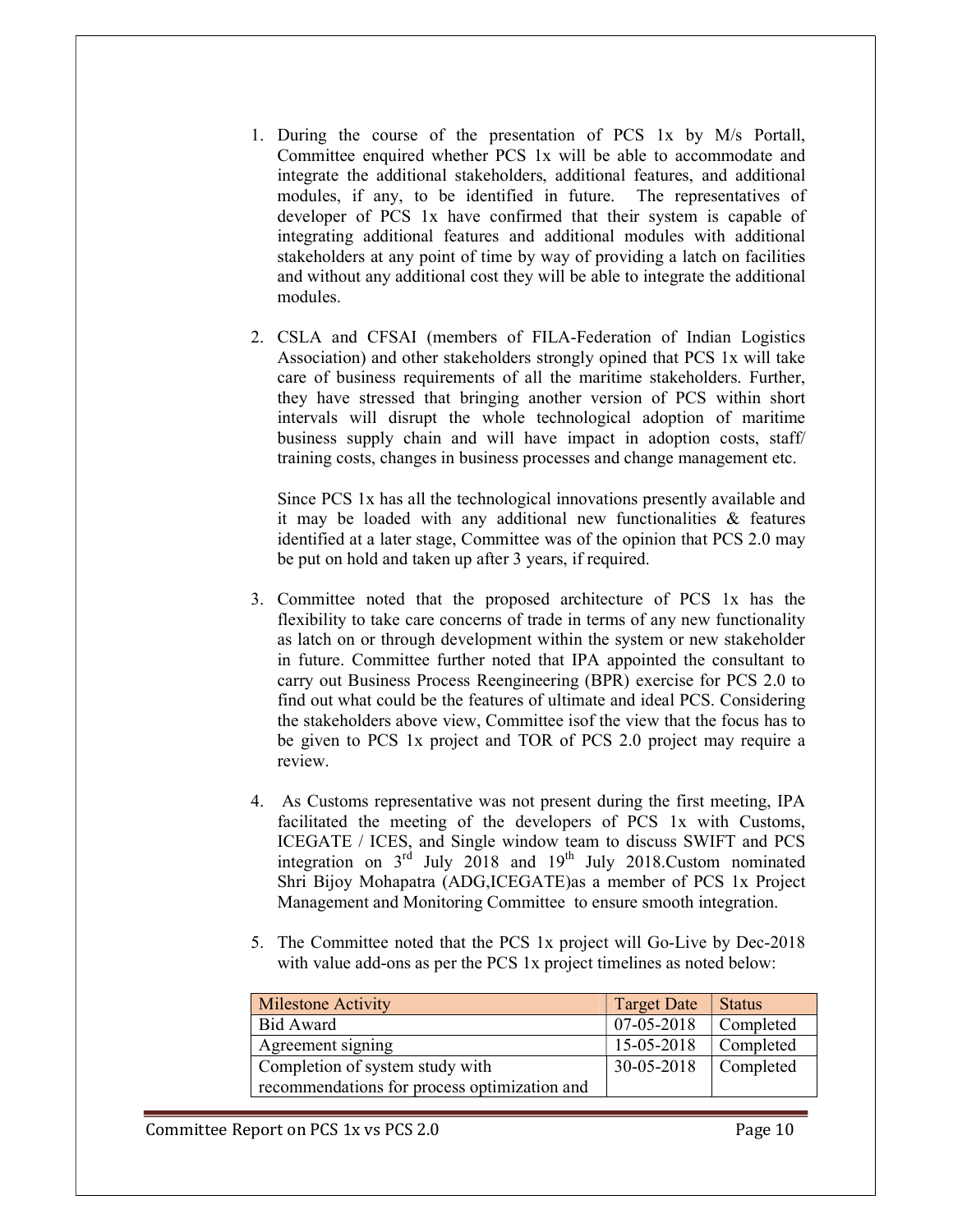| Submission of the report                       |            |           |
|------------------------------------------------|------------|-----------|
| Design and submit Proto-type of the proposed   | 07-06-2018 | Completed |
| community system to the Stakeholders           |            |           |
| Setting up Cloud space/Development             | 23-08-2018 | Work in   |
| environment.                                   |            | Progress  |
| Migration of existing PCS 1.0 functionality to | 21-09-2018 | Work in   |
| cloud and commencement for UAT with four       |            | Progress  |
| identified pilot ports                         |            |           |
| Development, Integration, and Implementation   | 05-11-2018 |           |
| of the value-added solution (including         |            |           |
| UAT+Training)                                  |            |           |
| Go-Live                                        | 10-12-2018 |           |
| Operation and Maintenance (O&M) Phase*         | 2 Years    |           |
|                                                | after Go-  |           |
|                                                | Live       |           |

Committee recommended thatPCS1x implementation may be monitored by the same Committee by holding its meeting once in two months

6. CSLA's concern about safety & security of data was noted by the Committee and developer of PCS 1x explained security features of the proposed system. Security consideration in the proposed system include system security and data security including KYC and two-factor authentication. The committee directed the developer of PCS1x to interact with FILA to address the security concern during the development of the system. IPA shall also arrange for third party security audit (Data & System) at an appropriate time.

After deliberations on the report, Joint Secretary (Ports) requested that FILA shall provide a letter confirming that all the members of FILA have accepted the committee's recommendations.

- 7. Based on the above deliberations, the specific recommendations of the Committee are as follows:
	- A. A legal framework needs to be explored under various laws governing maritime trade stakeholders so that they can be mandated to carryout transactions through PCS 1x.
	- B. As customs has already initiated the process of upgrading ICEGATE for real time data exchange via API based architecture, a pilot project at Vizag port to be done to test the API based transaction between PCS 1x and ICEGATE.
	- C. PCS Team to work with Single Window team to integrate all PGAs with SWIFT and integrate only SWIFT with PCS 1xso as to achieve a true single window.